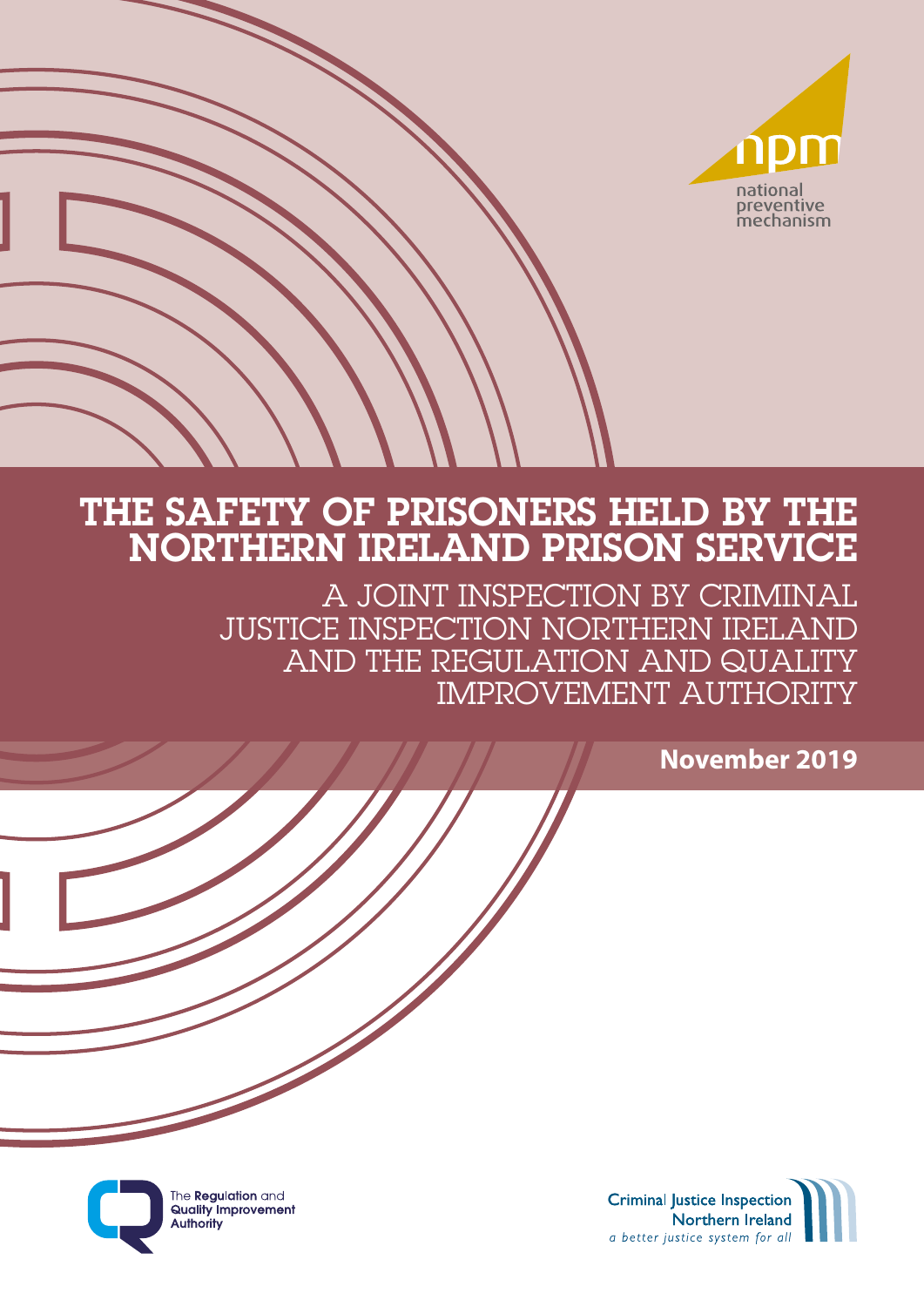



## THE SAFETY OF PRISONERS **ELD BY THE NORTHERN** IRELAND PRISON SERVICE

A JOINT INSPECTION BY CRIMINAL JUSTICE INSPECTION NORTHERN IRELAND AND THE REGULATION AND QUALITY IMPROVEMENT AUTHORITY

Laid before the Northern Ireland Assembly under Section 49(2) of the Justice (Northern Ireland) Act 2002 (as amended by paragraph 7(2) of Schedule 13 to The Northern Ireland Act 1998 (Devolution of Policing and Justice Functions) Order 2010) by the Department of Justice.

November 2019



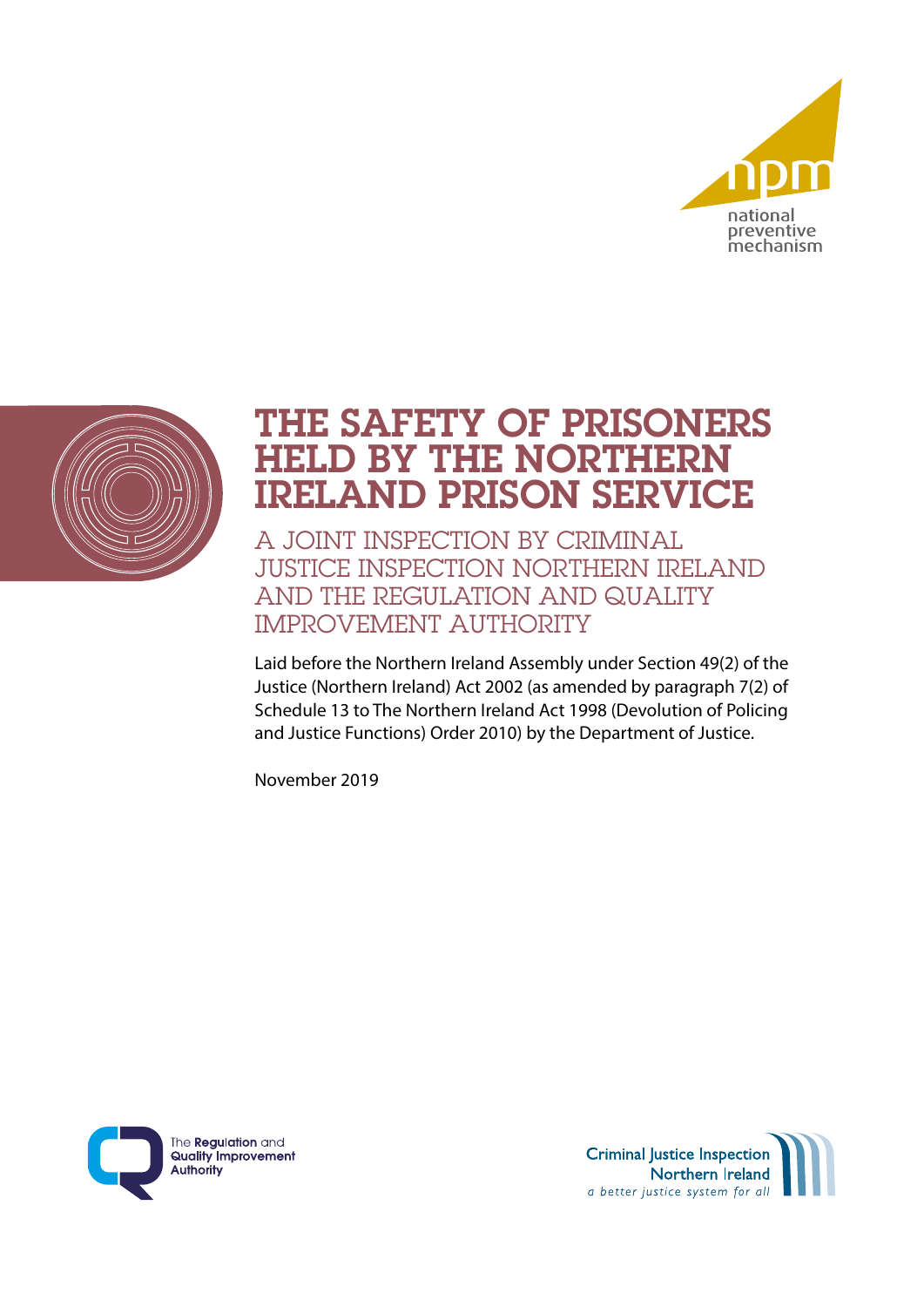<span id="page-2-0"></span>

## **Contents**

| List of abbreviations      | 4 |
|----------------------------|---|
| Chief Inspector's Foreword | 6 |
| <b>Executive Summary</b>   | 8 |
| Recommendations            |   |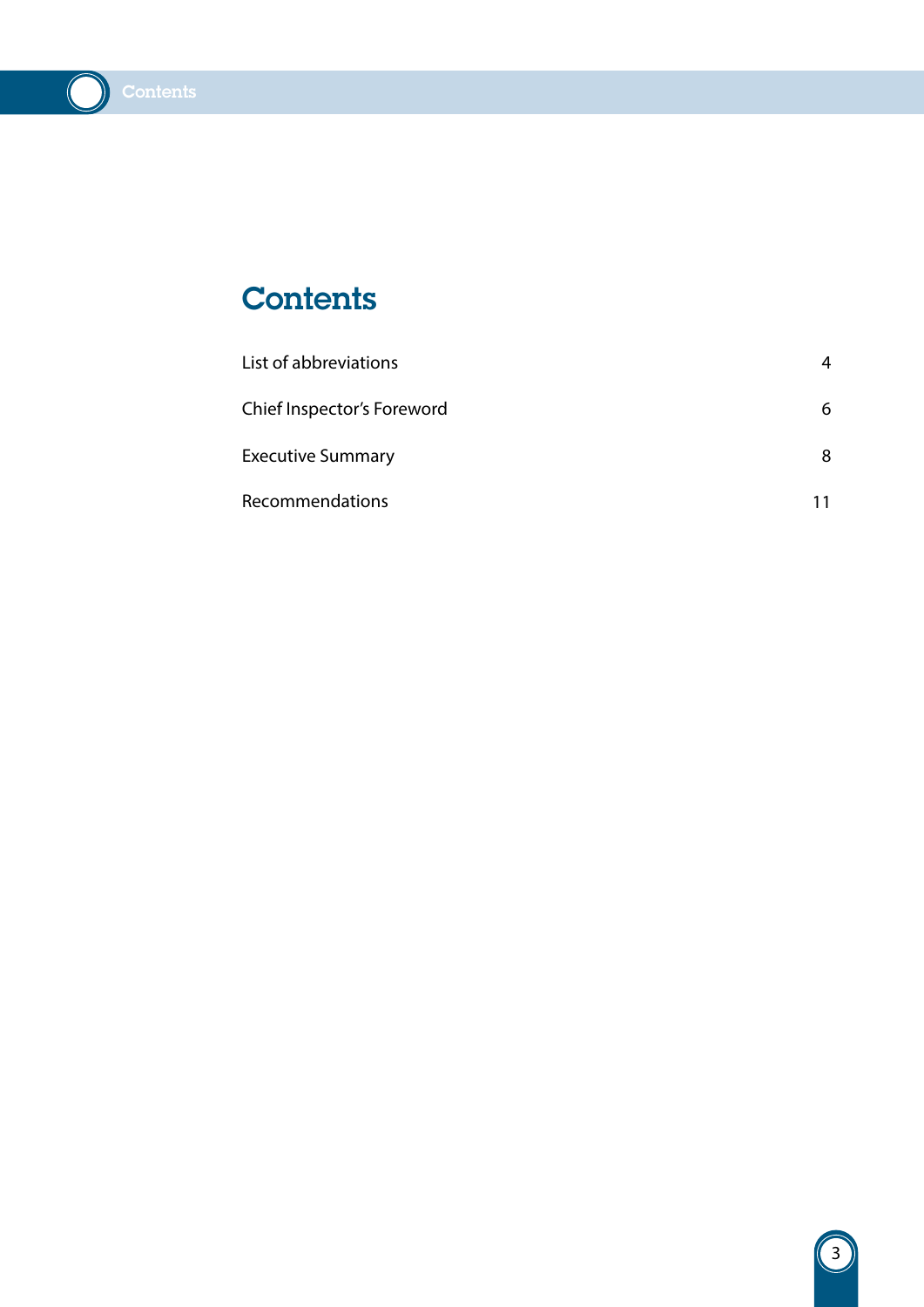### List of abbreviations

| <b>AD:EPT</b> | Alcohol and Drugs: Empowering People through Therapy               |
|---------------|--------------------------------------------------------------------|
| <b>ADHD</b>   | <b>Attention Deficit Hyperactivity Disorder</b>                    |
| <b>ADP</b>    | Average Daily (Prisoner) Population                                |
| <b>ASD</b>    | Autistic Spectrum Disorder                                         |
| <b>BIR</b>    | <b>Bullying Incident Report</b>                                    |
| <b>CAB</b>    | <b>Challenging Anti-social Behaviour</b>                           |
| <b>CCTV</b>   | <b>Closed Circuit Television</b>                                   |
| <b>CJI</b>    | Criminal Justice Inspection Northern Ireland                       |
| <b>COPD</b>   | <b>Chronic Obstructive Pulmonary Disease</b>                       |
| <b>CRC</b>    | <b>Camera Recording Cell</b>                                       |
| <b>CSU</b>    | <b>Care and Supervision Unit</b>                                   |
| <b>DHSSPS</b> | Department for Health, Social Services and Public Safety (now DoH) |
| <b>DIC</b>    | Death in Custody                                                   |
| <b>DoH</b>    | Department of Health                                               |
| <b>DoJ</b>    | Department of Justice                                              |
| <b>EMIS</b>   | <b>Egton Medical Information System</b>                            |
| <b>ETI</b>    | <b>Education and Training Inspectorate</b>                         |
| <b>GP</b>     | <b>General Practitioner</b>                                        |
| <b>HBW</b>    | Hydebank Wood                                                      |
| <b>HMIP</b>   | Her Majesty's Inspectorate of Prisons in England and Wales         |
| <b>HMP</b>    | Her Majesty's Prison                                               |
| <b>HNA</b>    | <b>Health Needs Assessment</b>                                     |
| HQ            | Headquarters                                                       |
| <b>HSCB</b>   | <b>Health and Social Care Board</b>                                |
| <b>IMB</b>    | Independent Monitoring Board                                       |
| <b>MDT</b>    | <b>Mandatory Drugs Test/Testing</b>                                |
| MoJ           | Ministry of Justice                                                |
| ΝI            | Northern Ireland                                                   |
| <b>NIPS</b>   | Northern Ireland Prison Service                                    |
| <b>NPS</b>    | <b>New Psychoactive Substances</b>                                 |
| <b>OST</b>    | <b>Opioid Substitution Treatment</b>                               |
| <b>PASRO</b>  | Prisoners Addressing Substance Related Offending                   |
| <b>PDD</b>    | Passive Drug Dog                                                   |
| <b>PDU</b>    | Prisoner Development Unit                                          |
| <b>PECCS</b>  | Prison Escort and Court Custody Service                            |
| <b>PfG</b>    | Programme for Government                                           |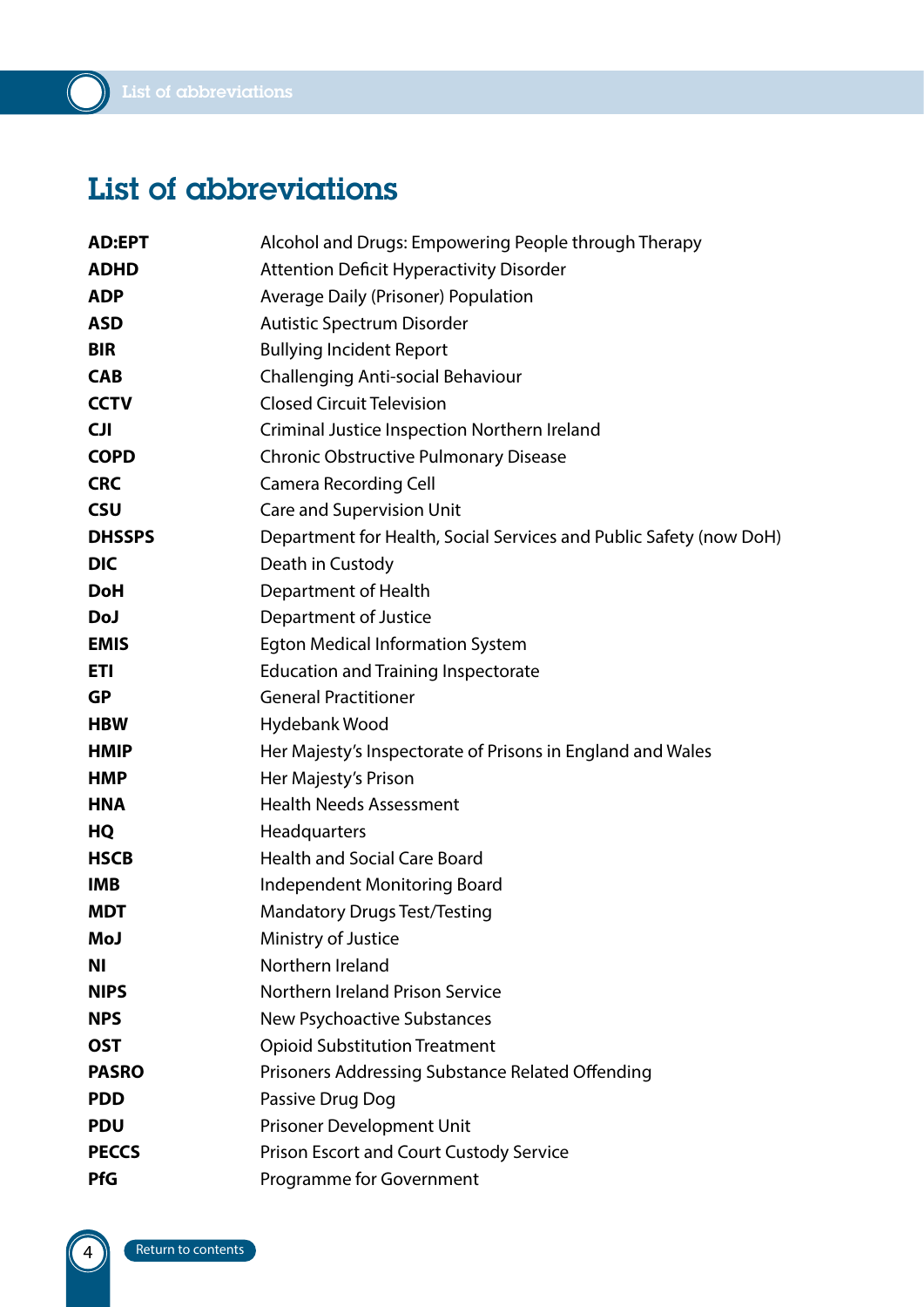| <b>POA</b>            | <b>Prison Officers' Association</b>                 |
|-----------------------|-----------------------------------------------------|
| <b>PONI</b>           | Prisoner Ombudsman for Northern Ireland             |
| <b>PREPS</b>          | Progressive Regimes and Earned Privileges Scheme    |
| <b>PRT</b>            | Prison Review Team                                  |
| <b>PSNI</b>           | Police Service of Northern Ireland                  |
| PSST(s)               | Prisoner Safety and Support Team(s)                 |
| <b>RQIA</b>           | <b>Regulation and Quality Improvement Authority</b> |
| SAI(s)                | Serious Adverse Incident(s)                         |
| <b>SAM</b>            | Safer at Magilligan                                 |
| <b>SEHSCT</b>         | South Eastern Health and Social Care Trust          |
| <b>SPAR</b>           | <b>Supporting Prisoners at Risk</b>                 |
| <b>SPAR Evolution</b> | <b>Revised Version of SPAR</b>                      |
| UK.                   | United Kingdom                                      |
| YOC                   | <b>Young Offender's Centre</b>                      |
|                       |                                                     |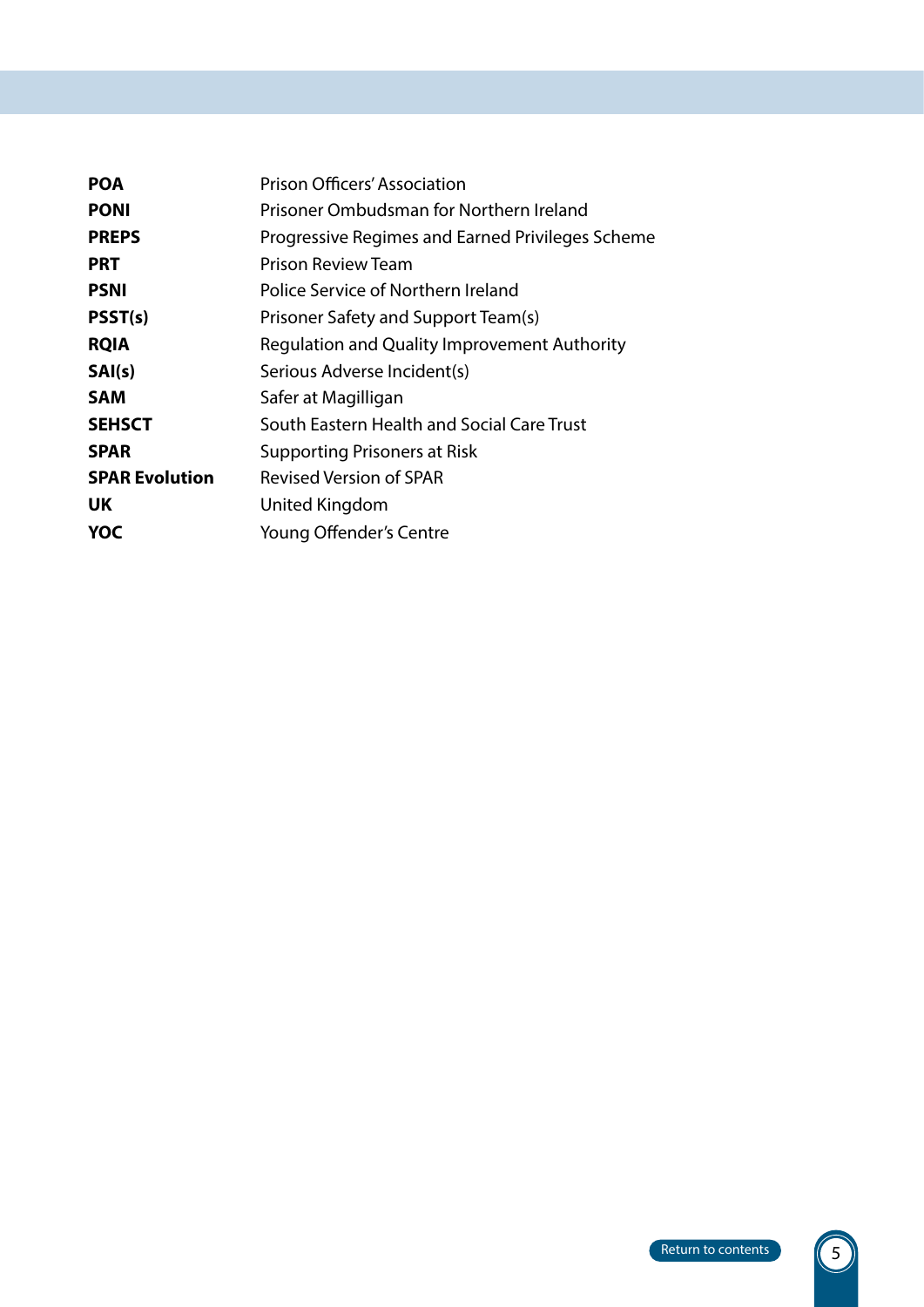

## Chief Inspector's Foreword

The punitive element of imprisonment is the loss of an individual's liberty. Their successful rehabilitation is often dependent on isolating them from the negative factors in their lives that contributed to their offending. Many arrive in prison with significant diagnosed and undiagnosed healthcare needs, addictions to drugs and alcohol, mental health issues and a number struggle with the rigours and restrictions of the prison regime and the bullying and intimidation that despite the efforts of staff to challenge, are synonymous with prison life. Some will self-harm or become suicidal and the challenges for prison and healthcare staff are real and omnipresent.

During 2018 I performed the role of Interim Prisoner Ombudsman for Northern Ireland and during that time I met the families of young men who had died in prison as a result of suicide or drug overdose. The death in custody investigations revealed that in many cases, their unmet needs in the community during their childhood and adolescence, their mental ill health, their addiction to drugs and alcohol had not been adequately dealt with and their descent into criminality became almost inevitable. I acknowledge the limited choices available to Judges who must of course, consider the safety of the public and the offender when sentencing.

In my view the most difficult issue facing the Northern Ireland Prison Service (NIPS) is the identification of those really vulnerable prisoners, as opposed to those who just seek isolation from the main prisoner population, or those prisoners who seek to avoid the more challenging elements of the prison regime designed for rehabilitation. I have often said that prison is not by nature a therapeutic environment and yet, that is exactly what the NIPS has to create to stabilise individuals at risk and enable them to manage their imprisonment more safely.

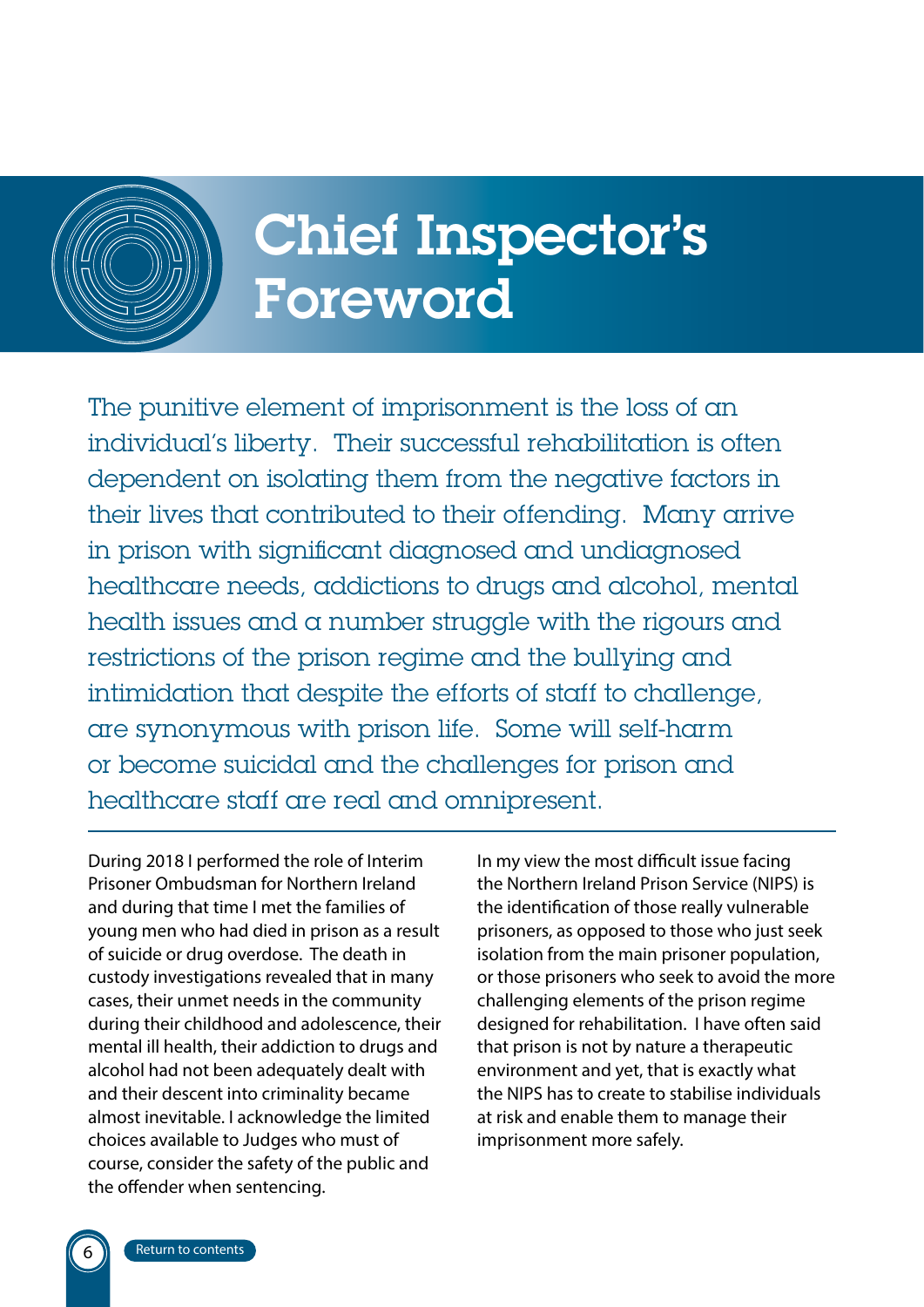The NIPS and the South Eastern Health and Social Care Trust (SEHSCT) have improved the operational delivery of prison healthcare. However, this report highlights difficulties at a strategic level which have led to very slow progress in establishing the levels of partnership that are essential to embedding and improving the fundamental building blocks that will make prisons safe. I am frustrated at having to repeat recommendations from my 2014 report.

I am encouraged by the new approach to managing prisoners at risk; the efforts to extend the reach of the Prisoner Safety and Support Teams; and the embryonic willingness to involve families in trying to work more effectively with some difficult and demanding prisoners. The identification of vulnerability by prison and healthcare staff has improved and critical interventions have undoubtedly saved lives. The efforts to stem the availability of illicit drugs and the use of psychoactive substances are paying dividends, but as one supply route is blocked another will be attempted, such is the nature of demand and supply.

The report makes two strategic and 10 operational recommendations and identifies a number of areas for improvement which all flow from the findings. Sadly, I am not confident that on their own and at the current pace, that they will deliver the transformational change that is required.

I do believe the NIPS needs to become a more intelligent provider in partnership with the SEHSCT, when it comes to the levels of healthcare provision that it needs to keep prisoners safe. I believe there is a critical need for the creation and appointment of a Director of Healthcare, within the NIPS, an individual with the level of knowledge and expertise to drive forward the prison healthcare agenda.

This inspection was conducted by Dr Ian Cameron and Stevie Wilson from CJI jointly with colleagues in RQIA. My sincere thanks to all who supported this work.

**Brendan McGuigan CBE Chief Inspector of Criminal Justice in Northern Ireland**

November 2019

**Criminal Justice Inspection** Northern Ireland a better justice system for all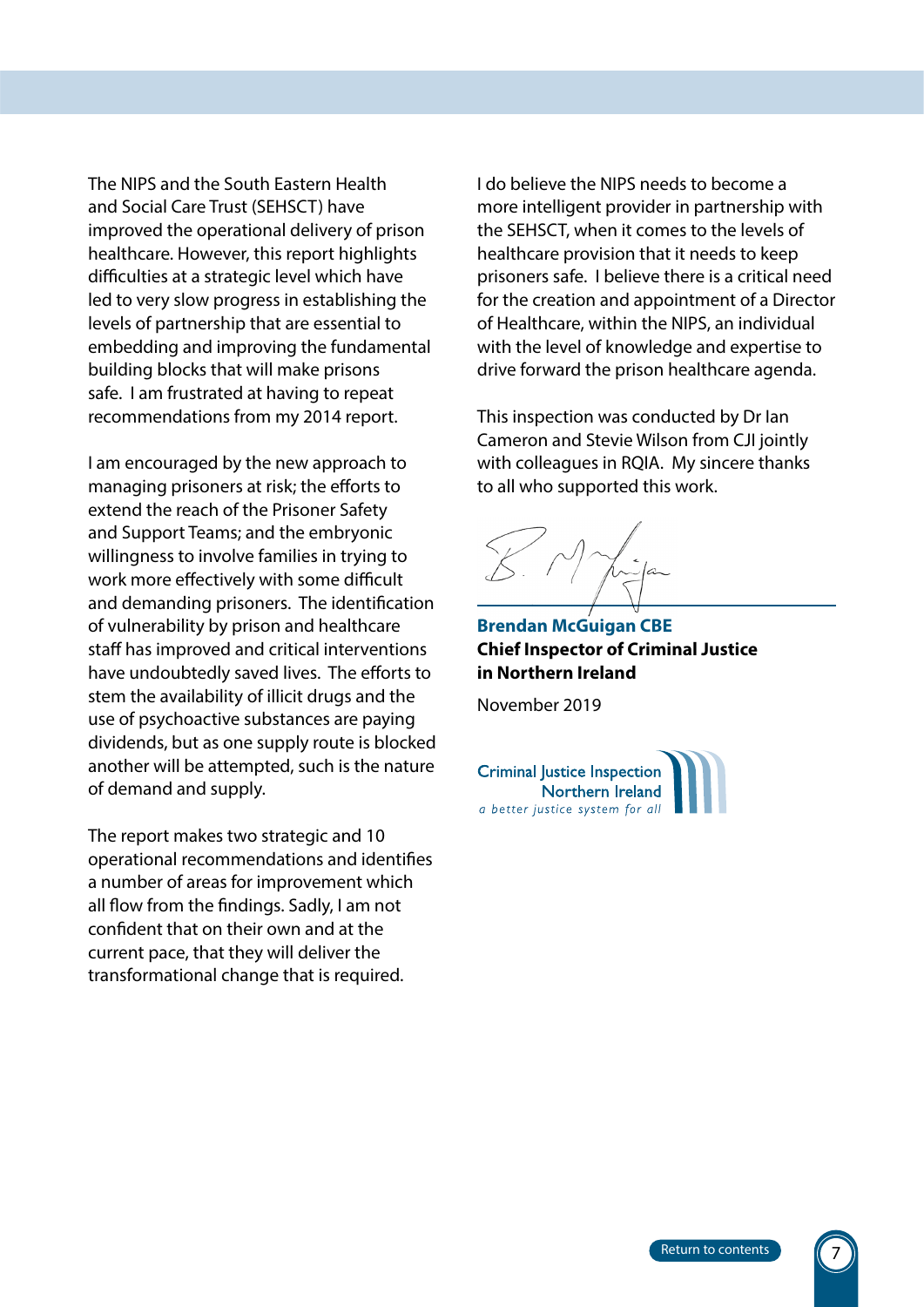

# Executive Summary

The health profile of prisoners, the high levels of mental ill-health, personality disorder, learning difficulty, drug and alcohol addiction, the proportion of prisoners on medication, and in numerous cases a combination of these factors, together with other vulnerability factors, all created a concentration of need within the prison establishments.

It was therefore vital to have effective multidisciplinary working between the Northern Ireland Prison Service (NIPS) and the South Eastern Health and Social Care Trust (SEHSCT) to address these issues and to deliver the appropriate levels of care, safety and healthcare provision to the prison population.

There had been a number of incidents where the prompt actions and interventions by staff in response to serious self-harm incidents had undoubtedly saved lives. Inspectors were aware of, and on many occasions witnessed, individual members of prison and healthcare staff demonstrating a very caring and compassionate approach to vulnerable prisoners, sometimes in extremely challenging circumstances.

Concerns remained that prison did not provide the therapeutic environment required for prisoners with complex needs and the Courts should be aware of these limitations when committing people to prison for mental health assessments.

In November 2016, the Ministers of Justice and Health announced a joint review of vulnerable people in custody. This followed five deaths in prison custody in Northern Ireland, four relating to mental health issues, and incidents of prisoners committing acts of serious self-harm. At the time of this inspection the work had not been completed. The Ministerial Forum for Safer Custody had not met for some time and there was no strategic drive at Northern Ireland Assembly level to address these wider issues.

Working relationships at local level between prison and health staff had improved since the previous CJI Safety of Prisoners inspection in 2014. There needed to be much closer working between the NIPS and the SEHSCT in the joint-delivery of the strategies on suicide and self-harm and the management of substance abuse which were crucial to the safety of prisoners; on the implementation of inspection and Death in Custody (DIC) report recommendations; and the delivery of safer custody at establishment level.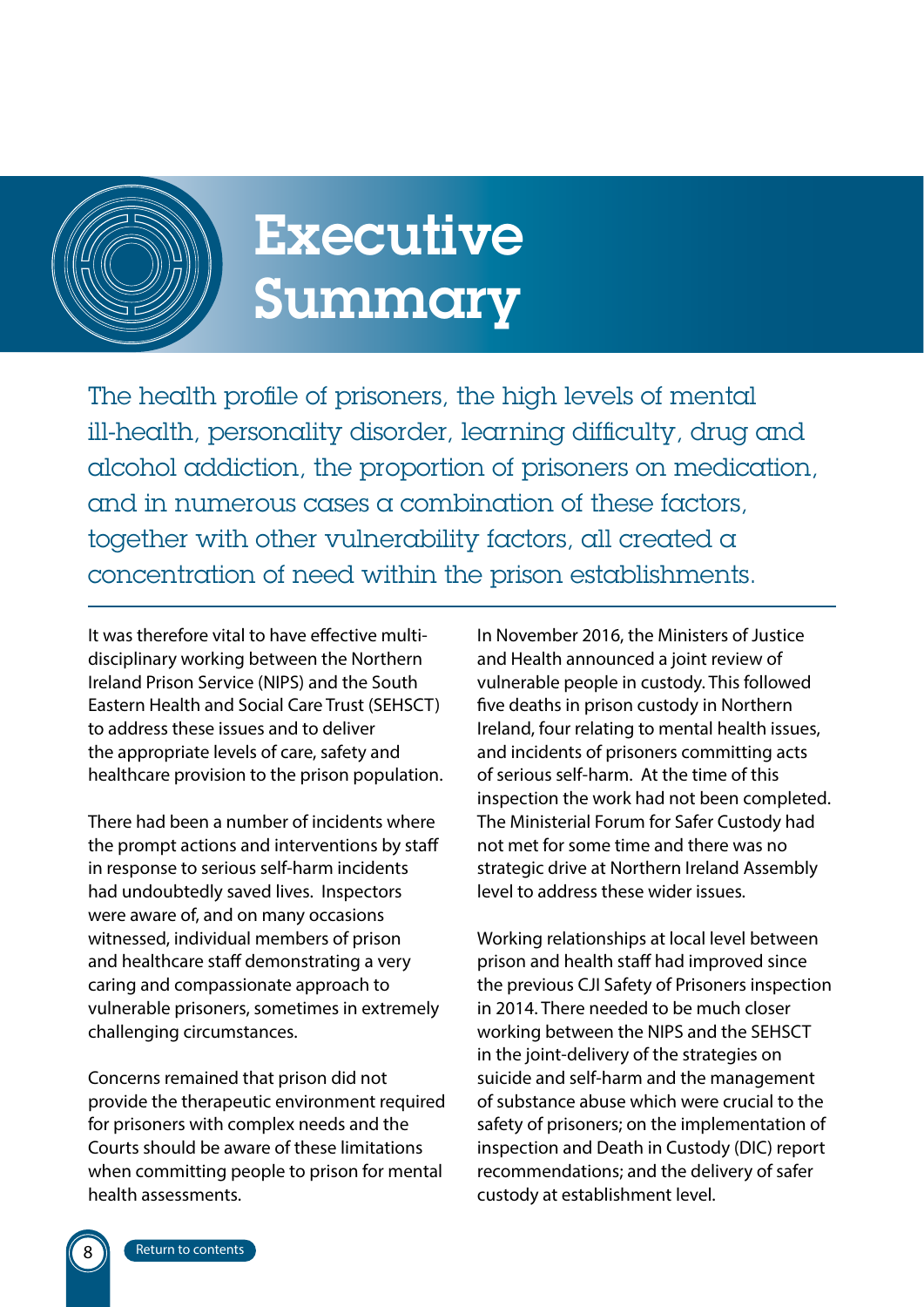Inspectors have made a strategic recommendation that the NIPS and SEHSCT should immediately review and address the effectiveness of the joint-working and jointgovernance arrangements between the two organisations.

There had been progress made in relation to the management of vulnerable prisoners and those in crisis with the piloting of SPAR Evolution. Inspectors viewed the new policy as positive, and if successfully implemented, should address many of the areas where concern had been expressed in the past. The SEHSCT however needed to be much more involved in the design and delivery of the policy, and further work needed to be undertaken before the roll-out of SPAR Evolution across all the prison sites.

The Safer Custody case-load meetings in the three prisons should be jointly-chaired by the NIPS and the SEHSCT to focus on identifying and addressing the clinical needs of the prisoners in crisis.

There was the need for the NIPS and the SEHSCT to examine the effects of purposeful activity on prisoners' self-harm and suicide, drug-taking and bullying behaviour and to address the findings as part of the wider approach to safer custody.

Inspectors had previously commented on the need for increased family support for vulnerable prisoners and those involved with SPAR, and family support needed to be more embedded within the safer custody arrangements.

The implementation of the recommendations from DIC investigations, and in particular joint recommendations to the NIPS and the SEHSCT, needed to be addressed to

provide corporate assurance to Prison Service and Health Trust senior management that recommendations were fully implemented in a timely manner, with learning properly shared and embedded in operational practice.

The quantity and availability of drugs within prisons continued to be a matter of significant concern. The publication of a Joint Strategy for the Management of Substance Misuse in Custody by the NIPS was a positive development. The prisons had demonstrated a degree of success in reducing the supply of drugs into the prisons, although there undoubtedly remained a serious problem of access to illegal drugs and diverted prescription medication in Northern Ireland prisons. Further work was needed to implement and embed the strategy by the NIPS and the SEHSCT.

There had been advances in search technology which the NIPS should examine as an element of its strategy to address substance misuse, bullying and violence.

Bullying was a significant issue in the prison setting. It could be exacerbated by a number of factors including the prison environment, drugs, or may be offence-related. Much of it was not reported and went unnoticed and unrecorded. It created some very negative outcomes for prisoners. Inspectors have again recommended that the NIPS should review its Violence Reduction and Anti-Bullying Strategy to take account of the issues raised in this report. We consider that this should be prioritised with the work completed to address the strategic recommendation within six months of the publication of this report.

The report makes comment about the prescribing and management of medicines. It found that policies and procedures in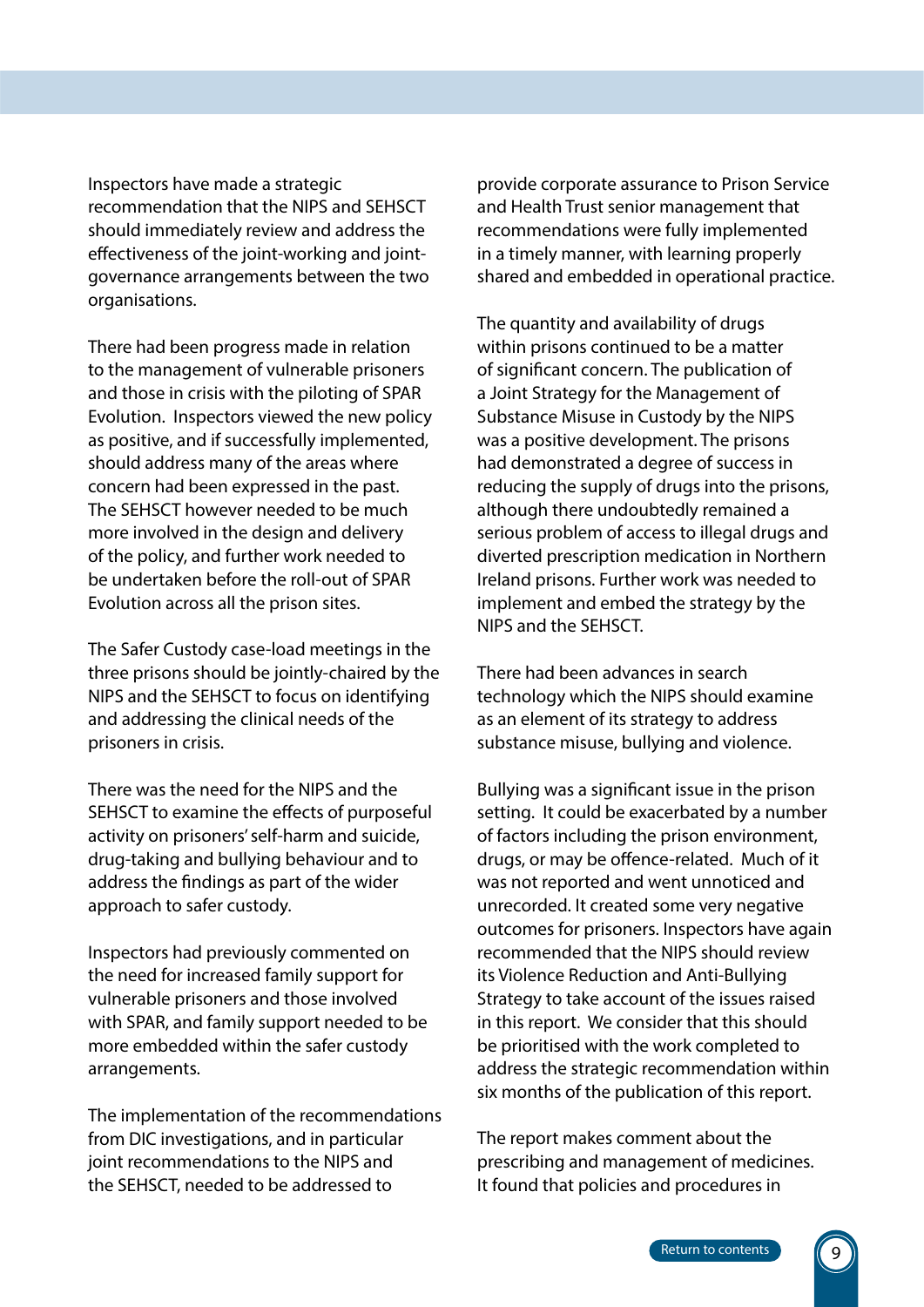relation to these areas were undergoing review. Challenges remained in relation to prisoners' in-possession medications; the control of medications to prevent diversion; the supervised swallow arrangements for benzodiazepine stabilisation or withdrawal; and the recording and use of the SEHSCT's management information.

The health needs of the prison population were complex. This inspection found that communication and joint working at landing level was good. However, further development was required in the formal governance structures and working relationship between the NIPS and the SEHSCT to ensure effective communication and improve joint working, which would lead to positive outcomes for prisoners in respect of their health.

[Return to contents](#page-2-0)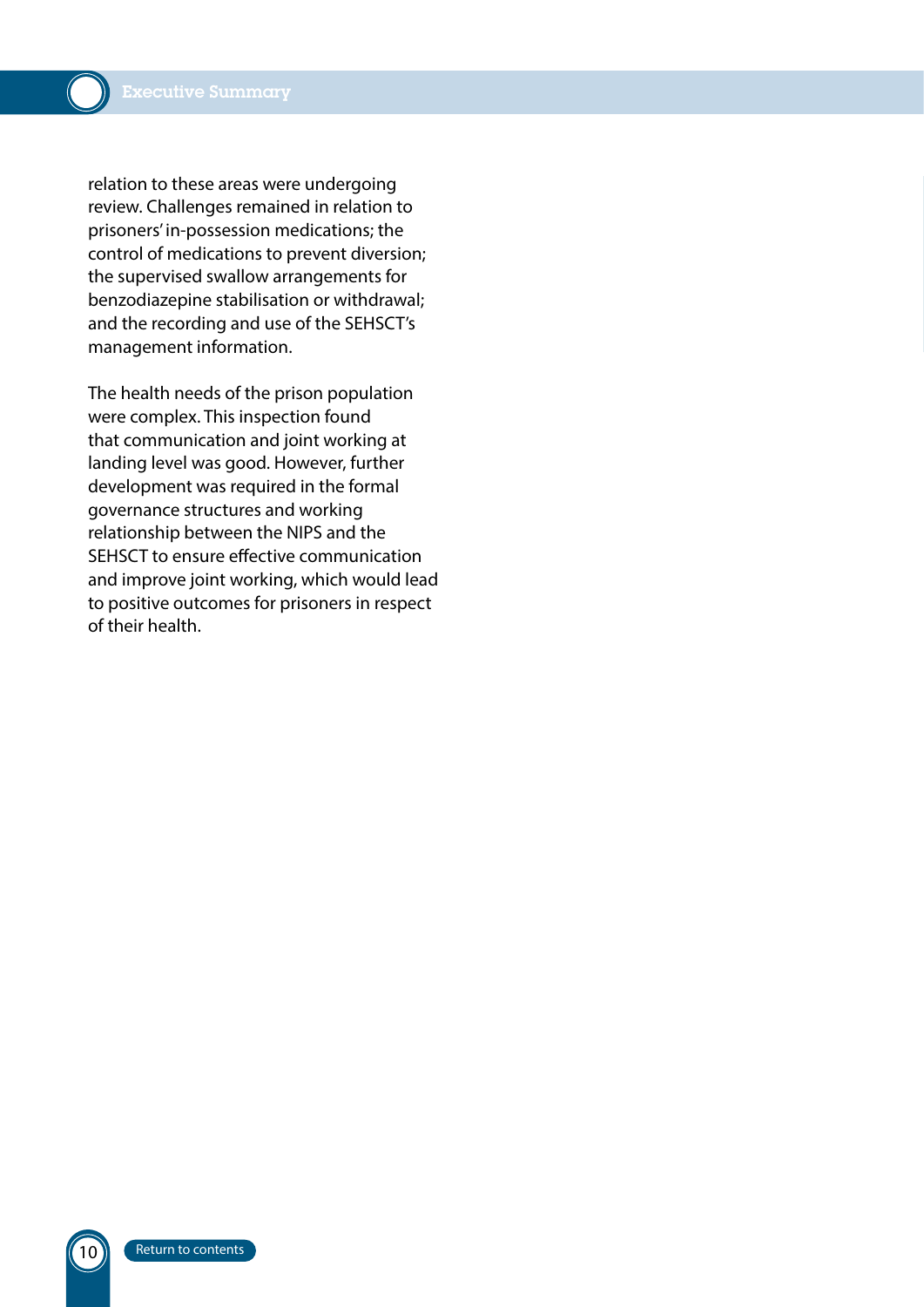

## Recommendations

#### Strategic recommendations

1

The NIPS and SEHSCT senior management teams should immediately review and address the effectiveness of the joint-working and joint-governance arrangements between the two organisations.

This should result in an agreed plan of action to include *inter alia*:

- the joint-governance arrangement for the NIPS/SEHSCT at operational and establishment level;
- the joint implementation of relevant inspection and DIC recommendations;
- corporate oversight of the implementation of the joint strategies on suicide and self-harm and for the management of substance abuse;
- the timely and effective exchange of information regarding Mandatory Drug Testing (MDT) results;
- the chairing arrangement for safer custody case management meetings; and
- measures to assess joint contribution towards improving outcomes for prisoners, with joint performance indicators to allow effective assessment and management *(paragraph 3.118).*



The NIPS should review its Violence Reduction and Anti-bullying strategy to take account of the issues raised in this report. The revised approach should be completed within six months of the publication of this report. This should include:

- an effective strategy to challenge bullying and anti-social behaviour;
- the management of violence reduction and bullying within the wider safer custody meeting structure;
- the management information and performance metrics relating to indicators of violence, anti-social behaviour and bullying;
- the particular needs of women and young offenders in Hydebank Wood in respect of violence, anti-social behaviour and bullying;
- the identification and investigation process for allegations of violence, anti-social behaviour and bullying, the management and quality assurance of the process and the training and guidance for officers;
- measures to reduce under-reporting and increase confidence in the reporting and investigation process;
- the use of the restorative approach to address prisoner conflicts, particularly with the limited scope to move prisoners in some areas; and
- the links between bullying, substance misuse and safer custody *(paragraph 4.57).*

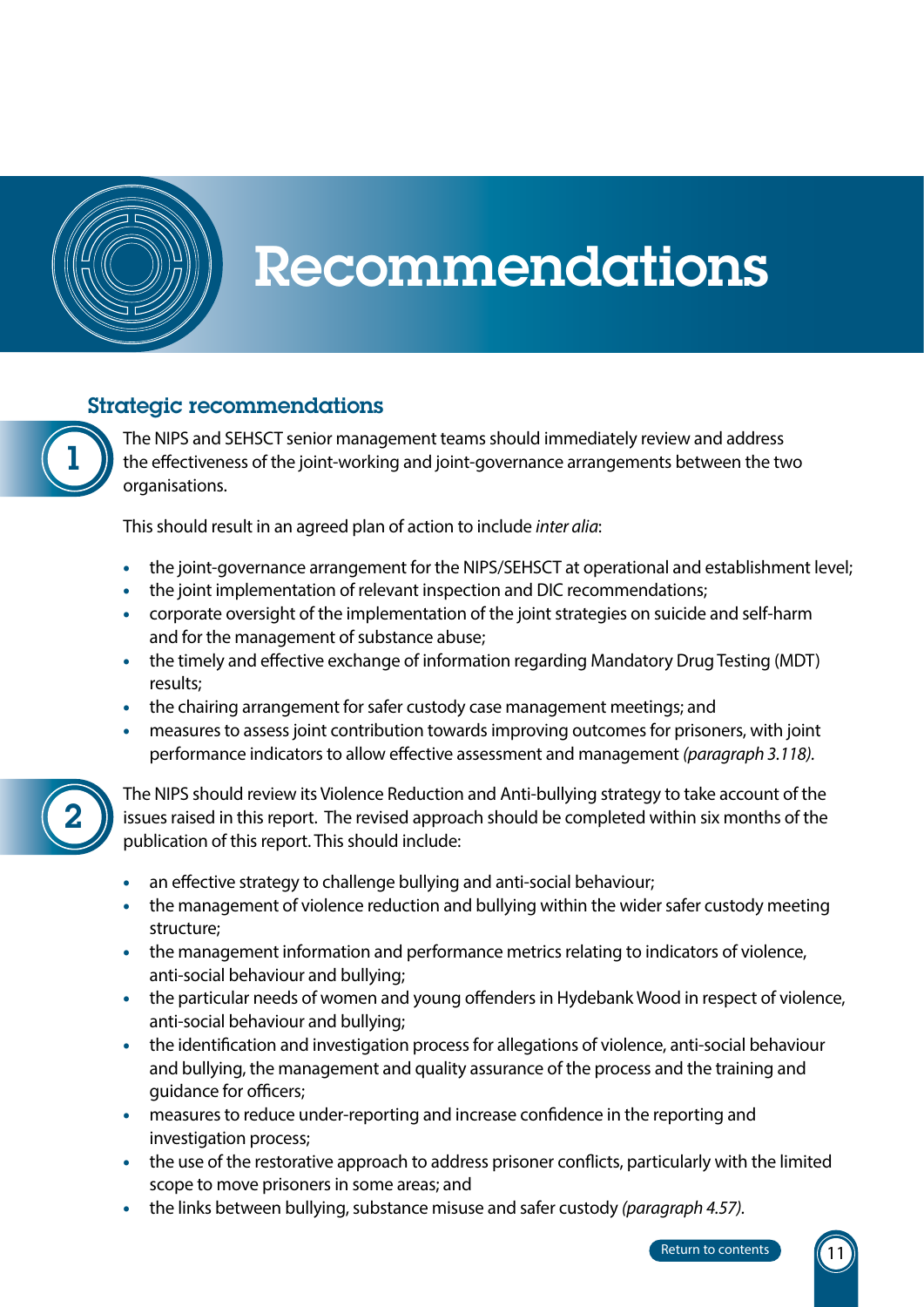

#### Operational recommendations

The NIPS work under Prisons 2020 to *'define the scope of purposeful activity and establish the baseline position at each establishment'* by December 2019 should include the areas recommended by CJI/RQIA in the 2014 Safety of Prisoners Inspection Report *(paragraph 2.18).*



1

The NIPS Family Strategy should provide for the necessary family support for vulnerable prisoners and those involved in the safer custody arrangements *(paragraph 2.19).*



Prior to the roll-out of SPAR Evolution to Maghaberry and Hydebank Wood, the NIPS and the SEHSCT should fully consider the findings of the evaluation of the work to introduce SPAR Evolution in Magilligan and Ash House, together with the issues raised in this report, and take full account of these in the planning and training of staff for a NIPS-wide SPAR Evolution *(paragraph 3.21).*



Within three months of the publication of this report the Safer Custody case-load meetings in the three prisons should change from NIPS-driven and directed meetings with a healthcare input, to meetings jointly-chaired by the NIPS and the SEHSCT, which can focus on identifying and addressing the clinical needs of the prisoners in question *(paragraph 3.24).*



The NIPS and the SEHSCT should review the way that DIC recommendations are implemented within six months of the publication of this report. This should include a mechanism to provide corporate assurance to the NIPS and the SEHSCT senior management that recommendations (including joint recommendations) were fully implemented in a timely manner, with learning properly shared and embedded in operational practice at local level *(paragraph 3.38).*



The NIPS should examine the introduction and implementation of body-scanning technology in prisons in England and Wales, with a view to introduction in Northern Ireland to reduce the supply of illicit and prescription drugs, New Psychoactive Substances (NPS) and other contraband into prisons, as an element of the strategy to address substance misuse, bullying and violence *(paragraph 3.44).*



12

Within 12 months of publication of this report the Health and Social Care Board / Public Health Agency, facilitated by the SEHSCT should complete a comprehensive population health needs assessment that includes the mental health and addiction needs of the Northern Ireland prison population *(paragraph 3.100).*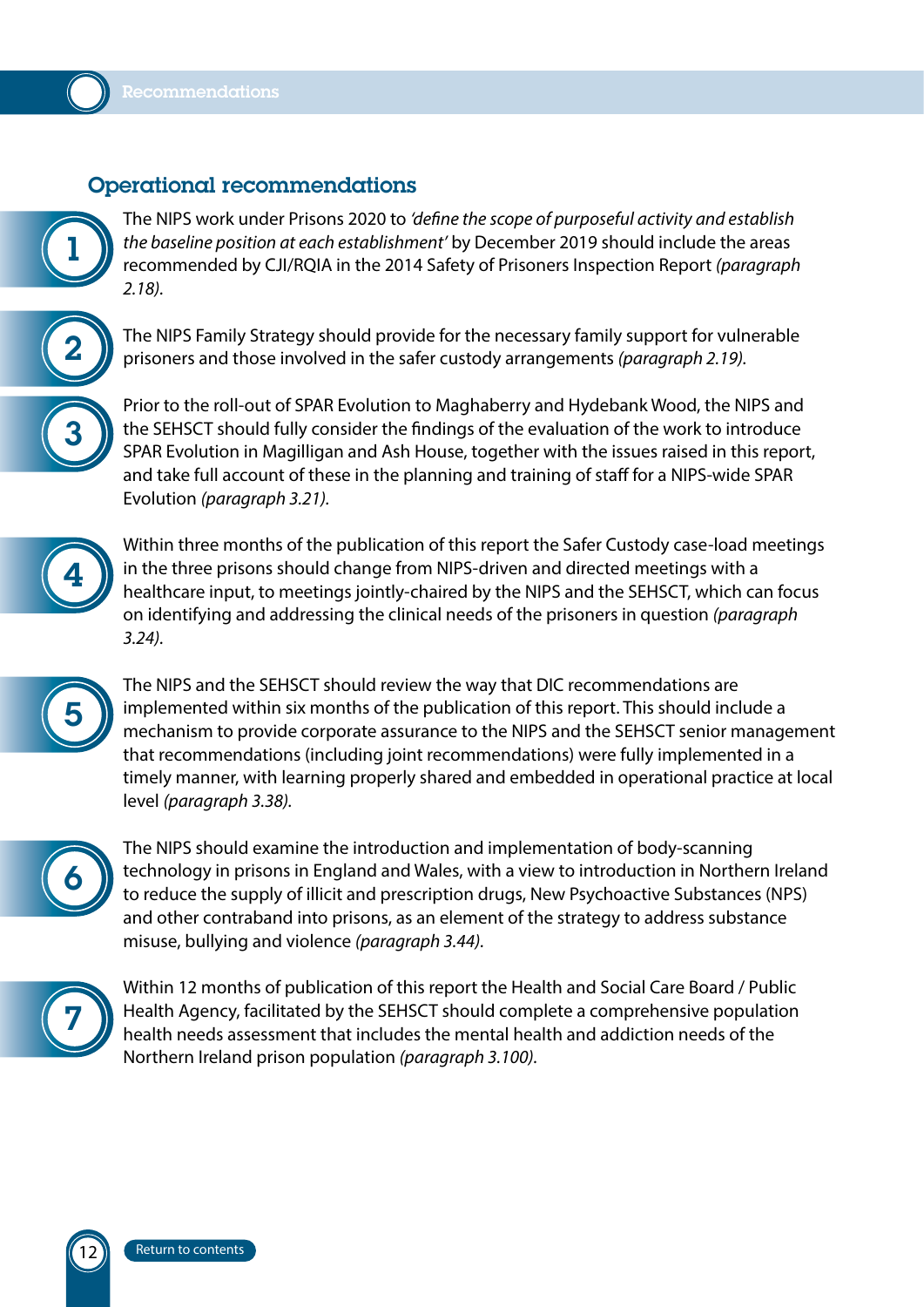

The SEHSCT should jointly agree with the NIPS to implement a robust procedure for monitoring the management of in-possession medicines by prisoner's i.e. spot checks. This will provide evidence that medicines are being managed appropriately and not misused or traded *(paragraph 3.107).*



The NIPS and SEHSCT should put immediate procedures in place to ensure the Hydebank Wood Care and Supervision Unit (CSU) is maintained to an appropriate standard *(paragraph 3.114).*



As part of the implementation of the Joint Strategy for the Management of Substance Misuse in Custody the NIPS, in consultation with the SEHSCT, should examine, within one year of the publication of this report, the following areas:

- the substance misuse meeting structure, including chairing arrangements, terms of reference, attendees etc;
- the management and performance information to deliver the strategy;
- a review of the role of the Security Department and the processes to support an intelligence-led approach to searching and testing;
- a review of the searching arrangements for prison officers and support staff, visitors, prisoners, contractors and suppliers to the three prison sites;
- the links between substance misuse, safer custody and violence reduction;
- a review of the operation of the mandatory drug testing programme and substance testing arrangements, including the potential to use saliva, hair or other sample testing; and
- the particular substance misuse needs of women and young offenders in Hydebank Wood *(paragraph 4.41).*

#### **Areas for Improvement are highlighted in bold text throughout the report.**